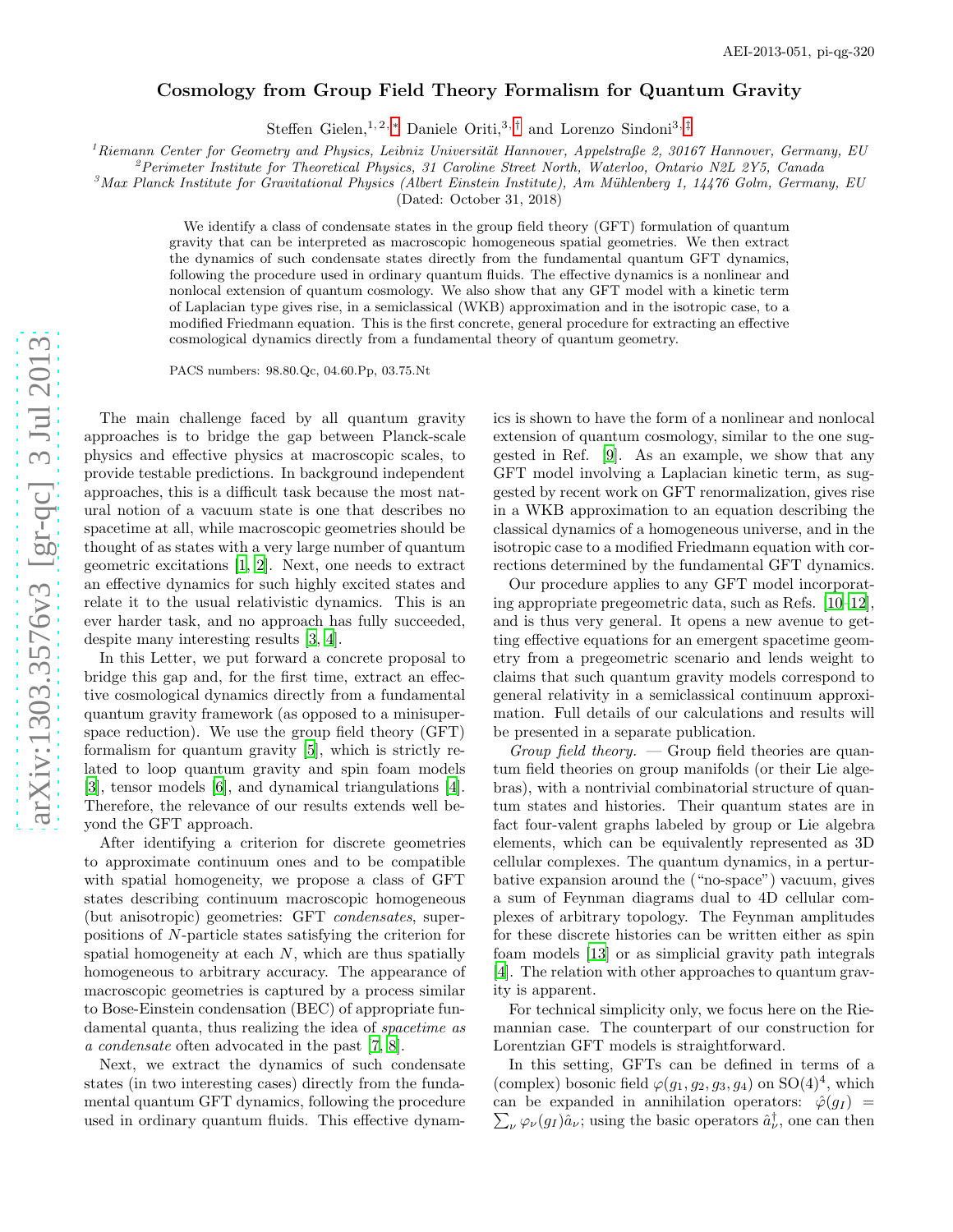construct the GFT Fock space out of the no-space vacuum  $|0\rangle$ . A quantum of the GFT field, created by the operator  $\hat{\varphi}^{\dagger}(g_1,\ldots,g_4)$ , is interpreted as a tetrahedron whose geometry is given by the four parallel transports  $q_I$  of the gravitational SO(4) connection along links dual to its faces. In this picture, a superposition of N-particle states in the GFT corresponds to a spin network with N vertices or a complex with  $N$  tetrahedra. One can use a noncommutative Fourier transform to define the field on conjugate Lie algebra variables  $\tilde{\varphi}(B_1, B_2, B_3, B_4)$  [\[12\]](#page-3-13). The variables  $B_I \in \mathfrak{so}(4)$  are bivectors associated to the faces of the tetrahedron:

$$
B_{\Delta_I}^{AB} \sim \int_{\Delta_I} e^A \wedge e^B \,. \tag{1}
$$

e is a cotetrad field encoding the simplicial geometry.

In order to ensure this interpretation, the variables  $B_I$ must satisfy two types of conditions. First, simplicity constraints [\[10](#page-3-12)[–13](#page-3-14)]:

<span id="page-1-0"></span>
$$
\exists n^A \in S^3 \subset \mathbb{R}^4 : \quad \forall I \quad n_A B_I^{AB} = 0. \tag{2}
$$

These impose a restriction on the domain of  $\varphi$  to a submanifold of  $SO(4)$ , with different constructions having been proposed  $[10-12]$ . For example  $[14]$ , Eq.  $(2)$  can be imposed by requiring

$$
\varphi(g_1, g_2, g_3, g_4) = \varphi(g_1 h_1, g_2 h_2, g_3 h_3, g_4 h_4) \,\forall \, h_I \in \text{SO}(3),\tag{3}
$$

so that  $\varphi$  takes values on four copies of SO(4)/SO(3)  $\sim$  $S^3 \sim SU(2)$ . For GFT models with direct relation to loop quantum gravity [\[10\]](#page-3-12), instead, the field dependence is reduced to the diagonal  $SU(2)$  subgroup of  $SO(4)$ .

A second condition is invariance under gauge transformations that can be implemented as the invariance

<span id="page-1-1"></span>
$$
\varphi(g_1, g_2, g_3, g_4) = \varphi(g_1 h, g_2 h, g_3 h, g_4 h) \quad \forall \ h \in \text{SO}(4). \tag{4}
$$

In Lie algebra variables, [\(4\)](#page-1-1) encodes a closure constraint: the bivectors  $B_I$  must close to form a tetrahedron [\[12](#page-3-13)].

The simplicity constraints imply that there exist vectors  $e_i^A \in \mathbb{R}^4$  (for  $i = 1, 2, 3$ ) such that for all i,

<span id="page-1-3"></span>
$$
B_i^{AB} = \epsilon_i^{jk} e_j^A e_k^B. \tag{5}
$$

Approximate geometries and homogeneity.  $\overline{\phantom{a}}$  In this second quantized formalism, the N-particle state

<span id="page-1-2"></span>
$$
|B_{I(m)}\rangle := \frac{1}{N!} \prod_{m=1}^{N} \hat{\varphi}^{\dagger}(B_{1(m)}, \dots, B_{4(m)}) |0\rangle \qquad (6)
$$

is interpreted as a discrete geometry of  $N$  tetrahedra with bivectors  $B_{I(m)}$  associated to the faces. Assuming closure and simplicity constraints, we parametrize Eq.  $(6)$  by  $3N$ bivectors  ${B_{i(m)}} (i = 1, ..., 3, m = 1, ..., N)$  of the form Eq. [\(5\)](#page-1-3). On this space of bivectors, or alternatively the space of  $e_{i(m)}^A$ , there is an action of SO(4)<sup>N</sup>

<span id="page-1-4"></span>
$$
B_{i(m)} \mapsto (h_{(m)})^{-1} B_{i(m)} h_{(m)}, \quad e_{i(m)} \mapsto e_{i(m)} h_{(m)}.
$$
 (7)

This corresponds to a local frame rotation. The gaugeinvariant configuration space for each tetrahedron is sixdimensional and may be parametrized by

$$
g_{ij(m)} = e_{i(m)}^A e_{Aj(m)}.
$$
 (8)

Defining the six bilinears  $\tilde{B}_{ij} := B_i^{AB} B_{jAB}$ , we can express the components  $g_{ij}$  in terms of the bivectors  $B_{i(n)}$ :

$$
g_{ij} = \frac{1}{8 \operatorname{tr}(B_1 B_2 B_3)} \epsilon_i{}^{kl} \epsilon_j{}^{mn} \tilde{B}_{km} \tilde{B}_{ln} . \tag{9}
$$

To associate to these data an approximate continuum (spatial) geometry, we think of the tetrahedra as embedded into a three-dimensional topological manifold M on which a Lie group G acts transitively, so that  $\mathcal{M} \simeq G/X$ , where X can be a discrete subgroup of  $G: G$  defines the notion of homogeneity [\[15\]](#page-3-16). An embedding of each tetrahedron is specified by the location of one of the vertices and three tangent vectors specifying the directions of the three edges emanating from this vertex

$$
\mathbb{A}_m \mapsto \left\{ x_m \in \mathcal{M}, \, \left\{ \mathbf{v}_{1(m)}, \mathbf{v}_{2(m)}, \mathbf{v}_{3(m)} \right\} \subset T_{x_m} \mathcal{M} \right\}.
$$
\n(10)

In order to exponentiate the tangent vectors to obtain the location of the other three vertices, we can use the Maurer-Cartan connection on  $G$  pulled back to  $\mathcal{M}$ .

We interpret the  $\mathbb{R}^4$  vectors  $e_{i(m)}^A$  associated to a tetrahedron as physical tetrad vectors integrated along the edges specified by  $\mathbf{v}_{i(m)}$ , a natural choice for which is a basis of left-invariant vector fields on G:  $\mathbf{v}_{i(m)} = \mathbf{e}_i(x_m)$ , where  $\{e_i\}$  are the vector fields on M obtained by push forward of a basis of left-invariant vector fields on G. This requires assuming that the tetrahedra are associated to regions in the embedded manifold which are sufficiently flat, so that we can approximate the tetrad as constant.

Within this approximation, the vectors  $e_{i(m)}^A$  are related to physical tetrad vectors by  $e_{i(m)}^A$  =  $e^{A}(x_m)(e_i(x_m))$ . For the SO(4) invariant quantities  $g_{ij}$ ,

$$
g_{ij(m)} = g(x_m)(\mathbf{e}_i(x_m), \mathbf{e}_j(x_m)); \tag{11}
$$

thus  $g_{ij(m)}$  are the metric components in the frame  ${e_i}$ .

Using the transitive action of  $G$ , we can say that a discrete geometry of N tetrahedra, specified by the data  $g_{ij(m)}$ , is compatible with spatial homogeneity if

<span id="page-1-5"></span>
$$
g_{ij(m)} = g_{ij(k)} \quad \forall \ k, m = 1, ..., N.
$$
 (12)

This criterion only uses intrinsic geometric data and depends on the embedding information only through the choice of G. The correspondence between N-particle GFT states and continuum geometries can be viewed as the result of sampling the metric at N points.

GFT condensates as continuum homogeneous geometries. — The GFT framework now allows us to take two more crucial steps: (1) lift the above construction to the quantum setting, and  $(2)$  take N as variable and send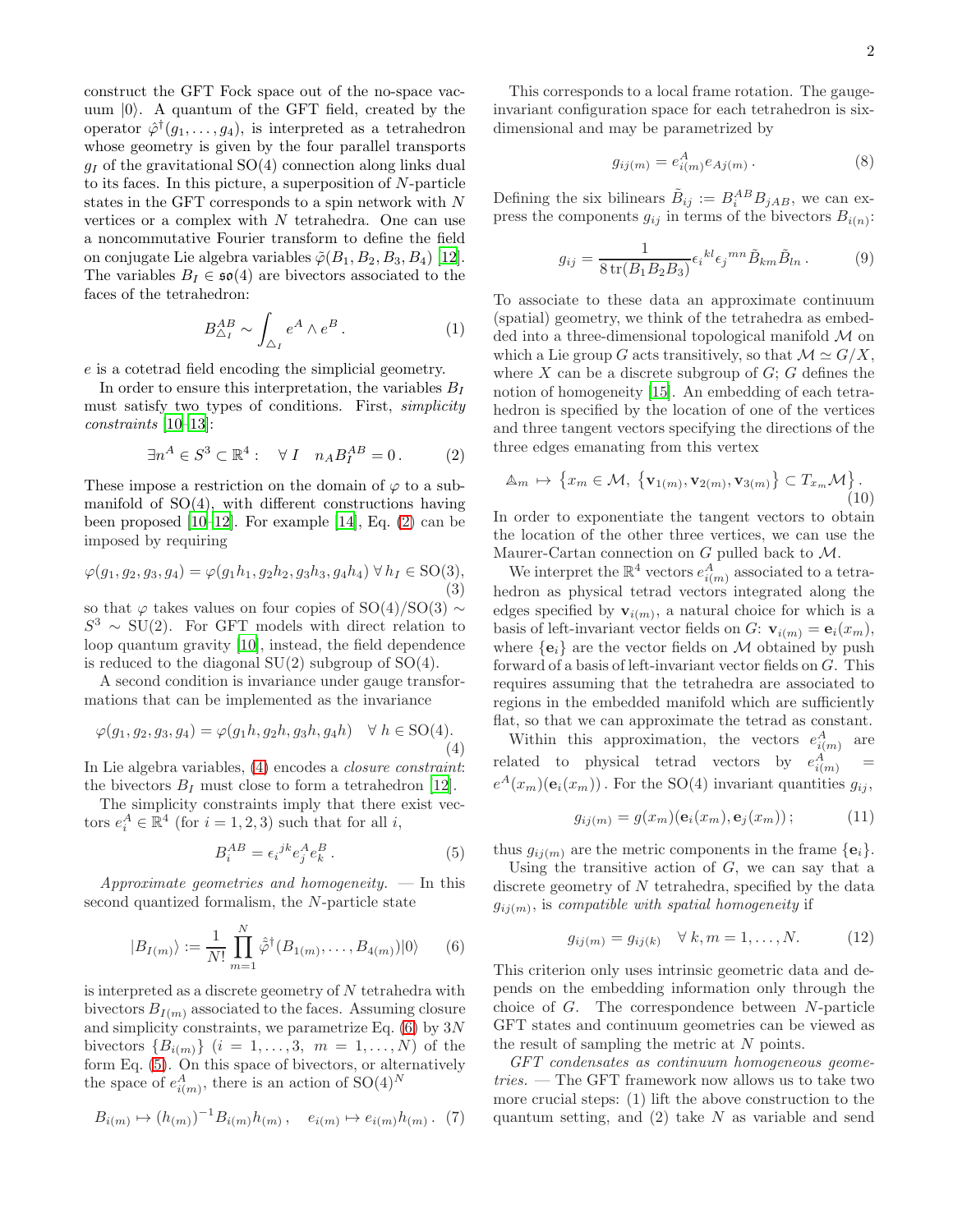it to infinity. The quantum counterpart of the classical homogeneity condition becomes the requirement that the GFT N-particle state has a product structure in which the same wave function, invariant under the transformation [\(7\)](#page-1-4), is assigned to each GFT quantum. Then, arbitrary superpositions of such N-particle states can be considered, with N arbitrarily large. Notice that, if Eq.  $(12)$ holds *for any N*, the reconstructed spatial geometry is homogeneous to arbitrary accuracy. This is nothing else than a GFT quantum condensate state [\[8\]](#page-3-10).

We now give two explicit examples of such GFT condensates. The simplest is a "single-particle" condensate,

<span id="page-2-0"></span>
$$
|\sigma\rangle := \exp(\hat{\sigma})|0\rangle
$$
 with  $\hat{\sigma} := \int d^4g \sigma(g_I)\hat{\varphi}^{\dagger}(g_I)$  (13)

if we require  $\sigma(kg_I) = \sigma(g_I)$ ,  $\forall k \in SO(4)$  in addition to Eq. [\(4\)](#page-1-1). The second uses a two-particle operator

<span id="page-2-5"></span>
$$
|\xi\rangle := \exp\left(\hat{\xi}\right)|0\rangle \quad \text{with} \tag{14}
$$

$$
\hat{\xi} := \frac{1}{2} \int d^4g \, d^4h \, \xi(g_I h_I^{-1}) \hat{\varphi}^\dagger(g_I) \hat{\varphi}^\dagger(h_I) \,, \tag{15}
$$

where, thanks to [\(4\)](#page-1-1) and  $[\hat{\varphi}^{\dagger}(g_I), \hat{\varphi}^{\dagger}(h_I)] = 0$ , the function  $\xi$  automatically satisfies  $\xi(g_I) = \xi(kg_Ik'), \forall k, k' \in$ SO(4).  $\xi$  is a "dipole" function [\[16\]](#page-3-17) with the same geometric data as [\(13\)](#page-2-0), but with the advantage of naturally having the right gauge invariance and of taking into account some limited multiparticle correlation.

*Effective cosmological dynamics.*  $\qquad$  We now extract the effective dynamics for a homogeneous quantum space, i.e. for GFT condensates, from a generic GFT for 4D quantum gravity, following closely the standard procedures used in quantum fluids [\[17\]](#page-3-18). The action consists of a quadratic (kinetic) term and a higher order interaction:

$$
S[\varphi] = \int d^4g \, d^4g' \, \bar{\varphi}(g_I) \mathcal{K}(g_I, g_I') \varphi(g_I') + \lambda \mathcal{V}[\varphi, \bar{\varphi}] \tag{16}
$$

leading to the fundamental quantum equation of motion

<span id="page-2-1"></span>
$$
\int d^4g' \mathcal{K}(g_I, g_I')\hat{\varphi}(g_I') + \lambda \frac{\delta \hat{\mathcal{V}}}{\delta \hat{\varphi}^\dagger(g_I)} = 0 \qquad (17)
$$

(and its complex conjugate). We now apply these operator equations to GFT condensates. For the two choices of GFT states, we get an effective equation for the "collective cosmological wave functions"  $\sigma$  or  $\xi$ . The simplest effective dynamics is obtained for the states [\(13\)](#page-2-0). Since  $|\sigma\rangle$  is an eigenstate of  $\hat{\varphi}(q_I)$ , the expectation value of Eq. [\(17\)](#page-2-1) in  $|\sigma\rangle$  is the nonlinear equation for  $\sigma$ :

$$
\int d^4g' \mathcal{K}(g_I, g_I')\sigma(g_I') + \lambda \frac{\delta \mathcal{V}}{\delta \bar{\varphi}(g_I)}\Big|_{\varphi=\sigma} = 0. \qquad (18)
$$

This is the GFT analog of the Gross-Pitaevskii equation for BECs. It is a nonlinear and nonlocal (on the space of geometries) equation for the collective cosmological wave function  $\sigma$ , similar to the ones in Refs. [\[9](#page-3-11), [18\]](#page-3-19).

For the state  $|\xi\rangle$ , effective dynamics can be extracted by inserting it into the quantum equations for the GFT N-point functions. In general, the result is a coupled set of equations involving convolutions of  $\xi$ , again nonlinear and nonlocal. If the interaction  $V$  is of odd order, because all odd correlation functions vanish, the two terms in Eq. [\(17\)](#page-2-1) give independent constraints on the function  $\xi$ . The kinetic part alone gives the nontrivial condition

<span id="page-2-2"></span>
$$
\int d^4g'' \hat{\mathcal{K}}(g'_I, g''_I) \xi(g_I g''_I^{-1}) = 0.
$$
 (19)

Since Eq. [\(19\)](#page-2-2) is linear, it could be interpreted as a standard quantum cosmological equation of motion for  $\xi$ , with Hamiltonian constraint given by  $\tilde{\mathcal{K}}$ . [\(19\)](#page-2-2) implies that a condensation of correlated pairs of GFT quanta, for GFT models with odd interactions, is only possible if the kinetic operator  $K$  admits a nontrivial kernel.

Effective modified Friedmann equation.—We now show that any model whose kinetic operator is the Laplace-Beltrami operator on  $SU(2)^4$ , together with a "mass" term," gives a modified Friedmann equation in the semiclassical and isotropic limit.  $SU(2)^4$  is a natural domain for many GFT models for 4D gravity, while the Laplacian seems to be required by GFT renormalization [\[19](#page-3-20)].

The effective cosmological dynamics reduces to (e.g. in a weak-coupling limit, for  $|\sigma\rangle$ ) or contains (for the state  $|\xi\rangle$ , which we use in the following) the equation

$$
(\Delta_{g_I} + \mu) \xi (g_I g_I'^{-1}) = 0.
$$
 (20)

 $\sqrt{1-\vec{\pi}^2}\mathbf{1}-i\vec{\sigma}\cdot\vec{\pi},$   $|\vec{\pi}| \leq 1$ , where  $\sigma^i$  are the Pauli ma-Using the parametrization for  $SU(2)$  given by  $q =$ trices, the Laplace-Beltrami operator on SU(2) is

$$
\Delta_g f(\pi[g]) = (\delta^{\alpha\beta} - \pi^{\alpha} \pi^{\beta}) \partial_{\alpha} \partial_{\beta} f(\pi). \tag{21}
$$

Rewriting  $\xi(\pi_I[g_I]) = A[\pi_I] \exp(iS[\pi_I]/\kappa)$  and taking the eikonal limit  $\kappa \to 0$ , this equation reduces to

<span id="page-2-3"></span>
$$
\sum_{I} \left[ B_I \cdot B_I - (\pi_I \cdot B_I)^2 \right] \approx 0, \tag{22}
$$

where the multiplication dot represents the Killing form on  $\mathfrak{su}(2)$  and  $B_I := \partial S / \partial \pi_I$  is the momentum conjugate to  $\pi_I$ . Since  $S[\pi(g_I)] = S[\pi(kg_Ik')], \forall k, k' \in \text{SU}(2)$ the  $B_I$  satisfy additional relations. Within this WKB approximation, Eq. [\(22\)](#page-2-3) becomes the Hamilton-Jacobi equation for the classical action S.

In order to identify the  $B_I$  and conjugate  $\pi_I$  with cosmological variables, we follow their geometric interpretation as bivectors and conjugate infinitesimal holonomies, and write  $B_I = a_I^2 T_I$  and  $\pi_I = p_I V_I$ , where each  $T_I$ and  $V_I$  is a dimensionless normalized Lie algebra element. Then, Eq. [\(22\)](#page-2-3) becomes

<span id="page-2-4"></span>
$$
\sum_{I} a_I^4 (p_I^2 c_I^2 - 1) \approx 0, \qquad (23)
$$